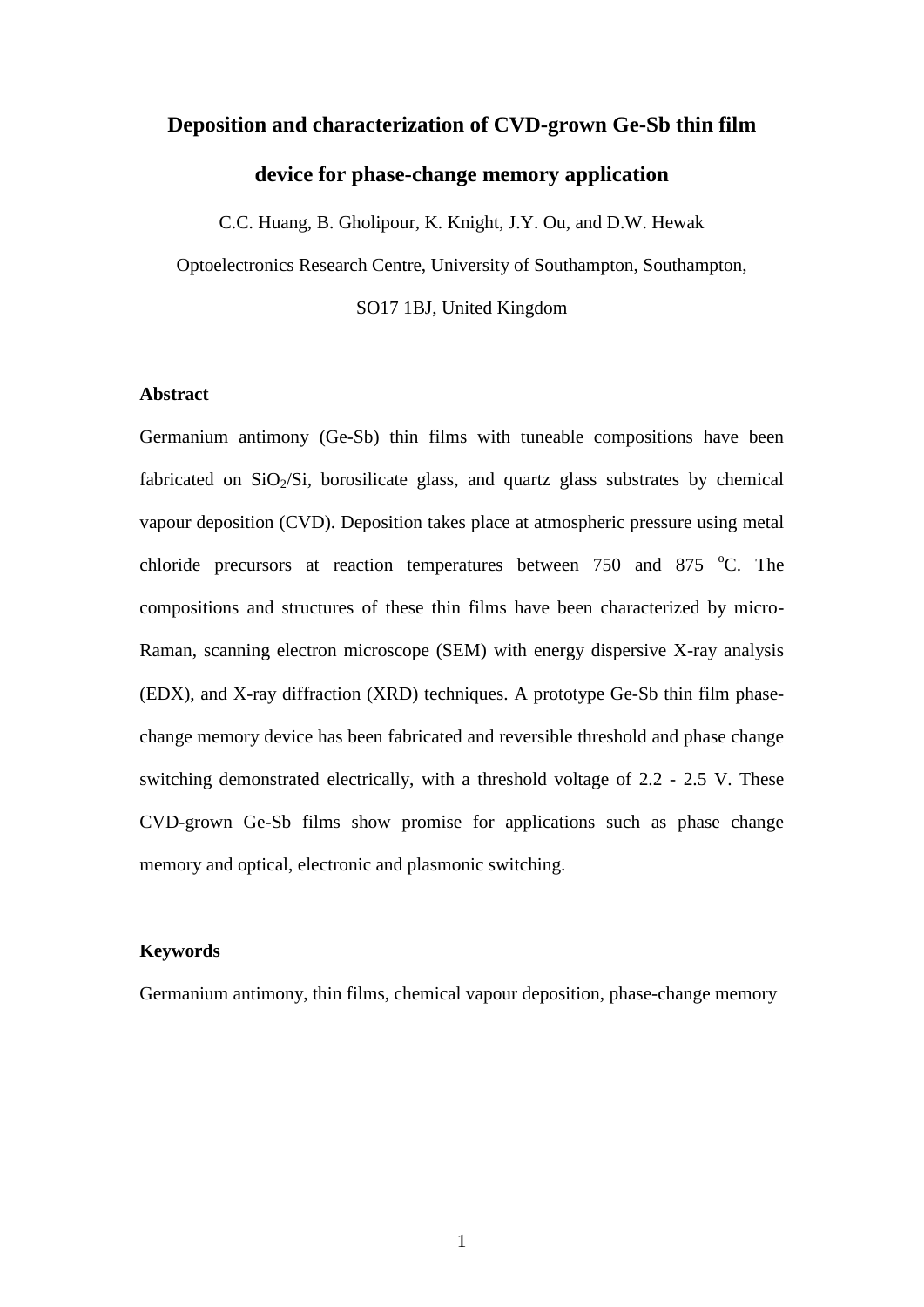#### **Introduction**

There is currently worldwide interest in the development of the next generation of computer memory, fuelling research in new materials which can be used to potentially store vast amounts of information. Phase change random access memory (PCRAM) has attracted considerable interest as a candidate for the next generation of nonvolatile devices which will meet current and future needs of higher density, power consumption and operation speed [1, 2]. Ternary  $Ge_2Sb_2Te_5$  (GST) compounds are widely regarded as the most commercially viable and practical phase change family of materials for this application. These materials are currently being trialled commercially and processes which deposit GST films by RF sputtering are being implemented into production lines [3]. Chemical vapour deposition techniques are expected to play a role in device fabrication and recently metal organic chemical vapour deposition (MOCVD) process has been applied to deposit GST materials in sub micron cell pores [4]. In addition, the atomic layer deposition (ALD) process, which uses a mixture of metal organic and metal chloride precursors, has been reported for the fabrication of GST thin films. However, the contamination of O, H, C, and Cl atoms were reported as a consequence of the low deposition temperature [5]. There remains however many challenges [6] which include the need to control device to device variability and undesirable changes in the phase change material that can be induced by the fabrication procedure. In addition the relatively long crystallization time of GST (~ hundreds nanoseconds) limits the ultimate operation speed of the PCRAM device [7]. A confined cell structure where the phase change material is formed inside a contact via is expected to be essential for the next generation PCRAM device because it requires lower switching power [8]. This structure however requires more complex deposition of the active chalcogenide into a cell pore. We believe that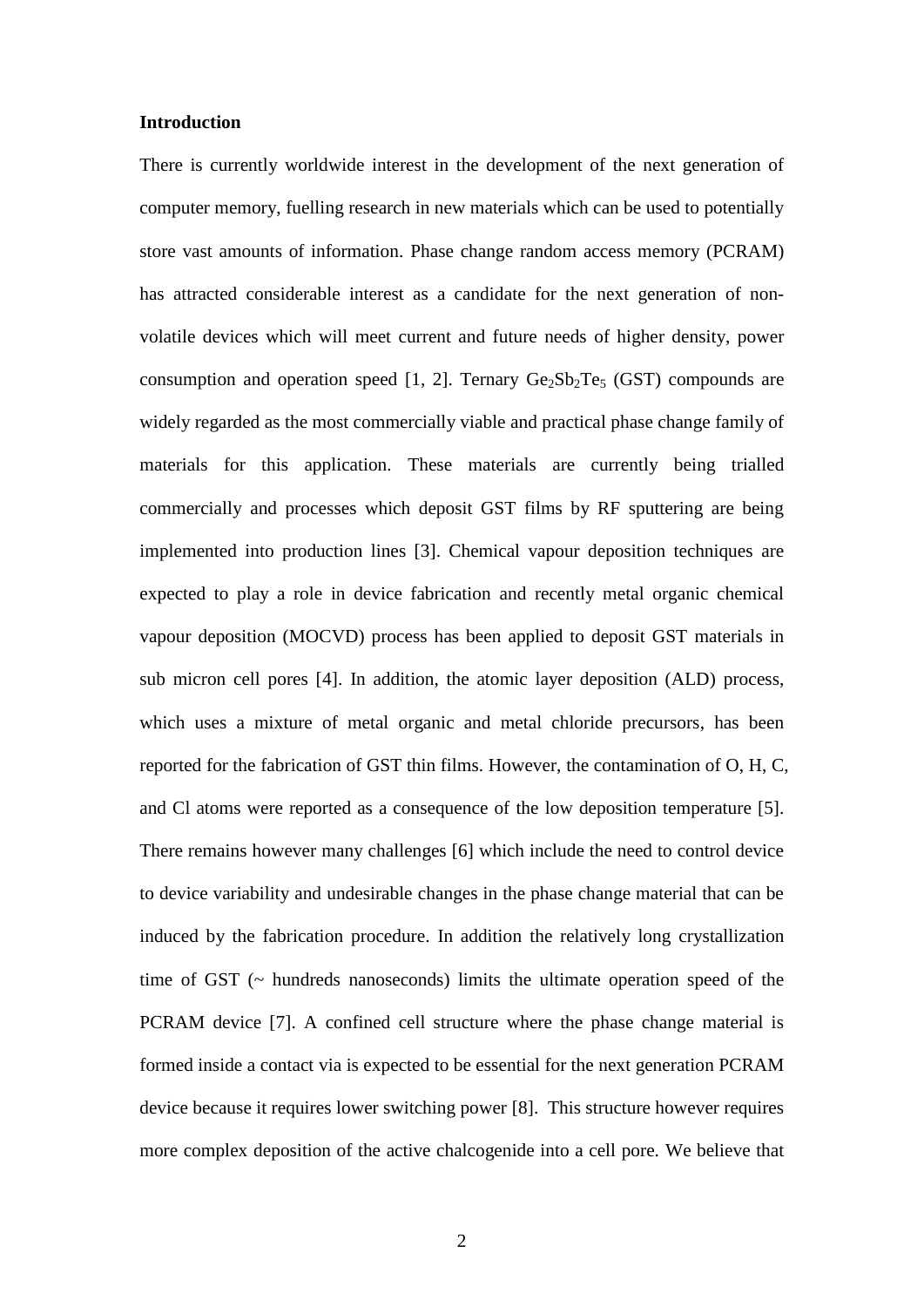CVD techniques could provide better performance and enable the production of thin films with superior quality compared to those obtained by sputtering, especially in terms of conformality, coverage, and stoichiometry control, and allows implementation of phase-change films in nanoelectronic devices. In addition, CVD deposition is well known to provide higher purity materials and provides the scope for new phase change materials with optimized properties to be deposited.

Recently, Te-free, Sb-based phase change materials doped with Ge, In, Ga, Sn, and Zn have attracted interest because of their faster crystallization speed and long term stability [9-16]. Because undoped Sb is usually crystalline over the operation temperature range of PCRAM, dopants should play an important role in enhancing the amorphous phase stability, even though it reduces the crystallization speed slightly. Among the various doped Sb-based phase change materials, the Ge doped Sb alloy has been studied widely since first proposed in the 1990s. Afonso *et al.* demonstrated that a reversible phase change in  $Ge_{10}Sb_{90}$  can be achieved with femto-and picosecond laser pulses [9, 10]. Recently, Kim *et al.* reported the effect of the composition and microstructure on the electrical resistivity of Ge–Sb materials deposited by cyclic plasma enhanced CVD using a supercycle concept with metal-organic precursors [17]. For the past eight years, we have been developing the CVD technique based on metal halide precursors for the deposition of chalcogenide thin films [18-20]. In this paper, we report on the deposition of Ge-Sb thin films with tuneable compositions using atmospheric pressure CVD processes with metal chloride precursors. These Ge-Sb thin films have also been characterized by micro-Raman, SEM, EDX, and XRD techniques. In addition electrical characterization of a phase change memory device based on the eutectic Ge-Sb composition has been carried out and reversible threshold and phase change switching demonstrated.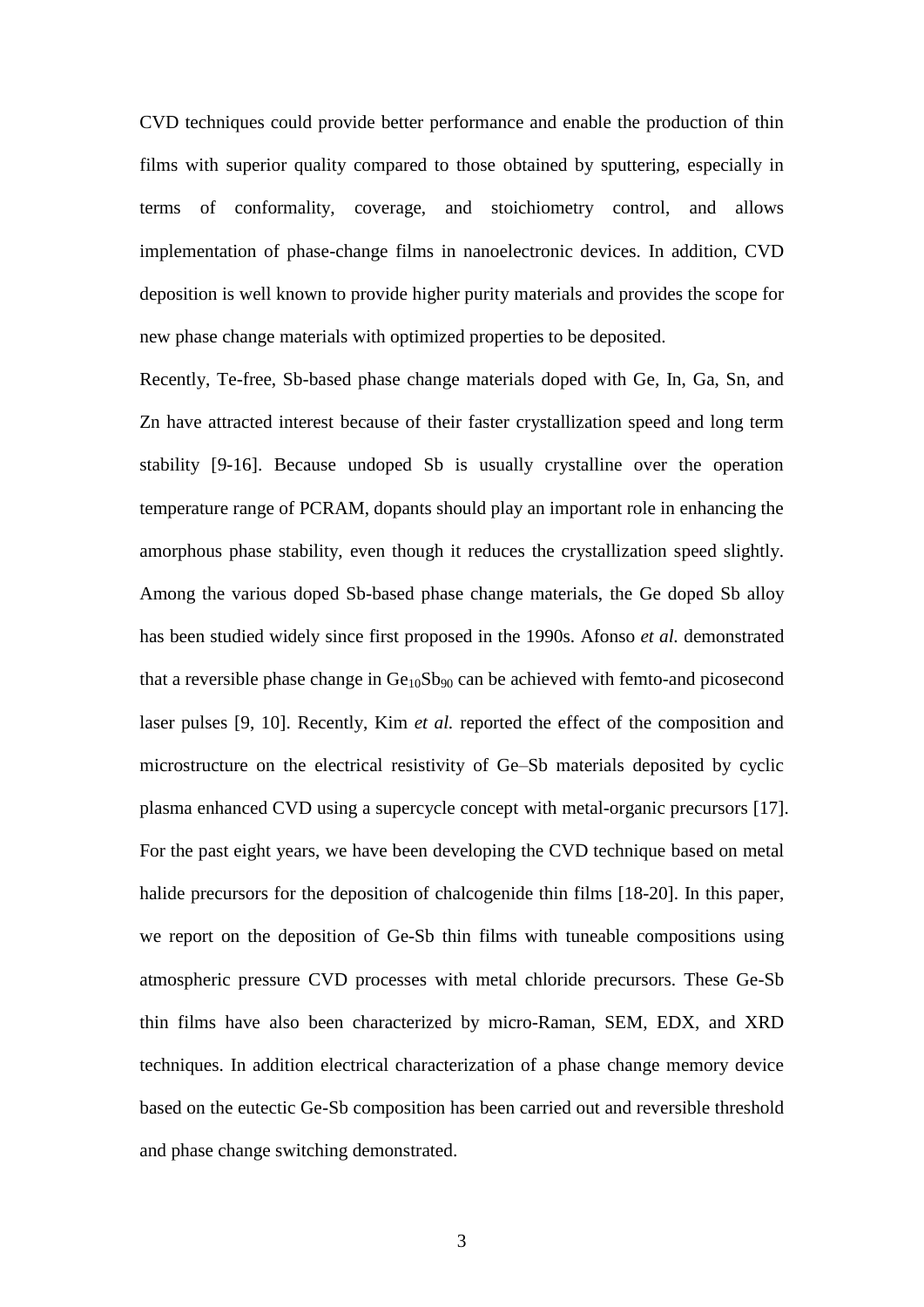#### **Apparatus and experimental methods**

The CVD apparatus we designed and built for Ge-Sb thin film deposition is shown schematically in Figure 1. A specially designed tube furnace with two individually controlled heating zones was used to produce a tailored gradient hot zone within a horizontal quartz tube. This formed a reactor with dimensions 25 mm O.D. x 750 mm long. The first heating zone (zone 1) upstream of the sample provided a region of sufficient temperature for the reaction of precursors to take place efficiently. The second heating zone (zone 2) was designed to keep the substrate at suitable temperature for deposition. The entire process took place at atmospheric pressure. Prior to deposition, the substrates were cleaned by acetone, isopropyl alcohol (IPA), rinsed with the de-ionized water, and dried in vacuum oven at 95 $^{\circ}$ C.

The reaction temperature at zone 1 was set at a fixed temperature between 750  $^{\circ}$ C and 875  $\degree$ C with the temperature determining the ratios between Ge and Sb in the film formation. The reactive gas, 6 %  $H_2$  balanced with argon gas (6 %  $H_2/Ar$ ), and the carrier argon gases for  $GeCl<sub>4</sub>$  and  $SbCl<sub>5</sub>$  are delivered through mass flow controllers (MFCs) at flow rates in the range of 50 ml/min-250 ml/min. The substrates, located in zone 2, were kept at 150  $\degree$ C inside gradient tube furnace throughout the deposition process. Ge-Sb thin films with tuneable compositions can be achieved by changing the flow rates of reactive gas and carrier gases of precursors or the reaction temperatures at zone 1, as shown in Figure 1. To simplify the CVD reaction, we used fixed gas flow rates of GeCl<sub>4</sub>, SbCl<sub>5</sub> and 6 % H<sub>2</sub> /Ar of 50 ml/min, 150 ml/min, and 200 ml/min respectively. By simply changing the reaction temperature at zone 1, the ratio of Ge to Sb in the deposited Ge-Sb film can be varied. In this process, Sb acted as the base material or host and Ge acted as the dopant in the Ge-Sb thin films.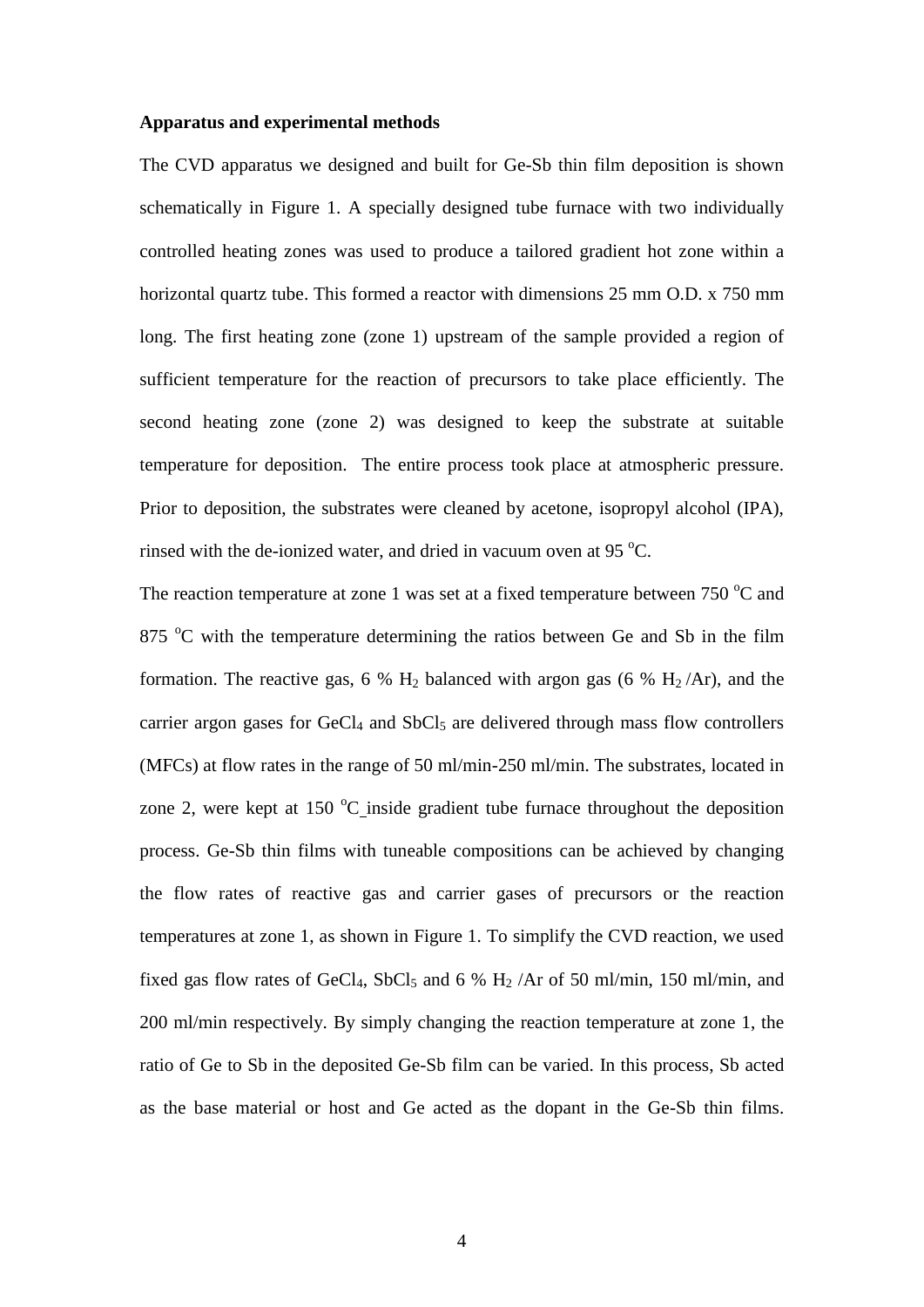Therefore, the higher the temperature of the CVD reaction, the greater the content of germanium could be incorporated in the Ge-Sb thin film.

A prototype Ge-Sb thin film phase-change memory device, as shown in Figure 2a has been fabricated for preliminary electrical characterization. The eutectic Ge-Sb  $(\sim Ge_{15}Sb_{85})$  thin film grown by CVD technique with a thickness of about 20nm was deposited on the  $SiO<sub>2</sub>/Si$  substrate pre-sputtered with a Ti-W bottom electrode slab about 500 nm thick. This was followed by the top Ti-W electrode strips with the dimensions of 1.5 mm wide and 150 nm thick which were deposited on top of the CVD-grown eutectic Ge-Sb thin film. The device was then completed with a sputtered 140 nm  $ZnS-SiO<sub>2</sub>$  capping layer. Among several of the devices fabricated, one was sacrificed with a diamond pen and the multilayer structure of the edge profile was shown in Figure 2b. This SEM image revealed the Ge-Sb thin film phase-change memory device was in a good agreement with the design in Figure 2a.

## **Results and Discussion**

Ge-Sb thin films with variable compositions between 14.9 % and 66.9 % Ge have been successfully deposited on various substrates including  $SiO<sub>2</sub>/Si$ , borosilicate glass, and quartz glass. Scanning electron microscopy (SEM) technique has been applied to study the morphology of the Ge-Sb thin films. A typical SEM micrograph of the Ge-Sb thin film on  $SiO<sub>2</sub>/Si$  is shown in the inset of Figure 3. As shown, homogeneous Ge-Sb thin films have been successfully fabricated by this CVD technique. In addition, by changing the substrate temperature (zone 2) from 150  $\rm{^{\circ}C}$  to 250  $\rm{^{\circ}C}$  and keeping the reaction temperature at  $750 \degree C$  (zone 1), crystallized eutectic Ge-Sb thin film can be formed as shown in Figure 4a. The thickness of the film determined by the edge profile of cleaved sample (Figure 4b) revealed that the deposition rate was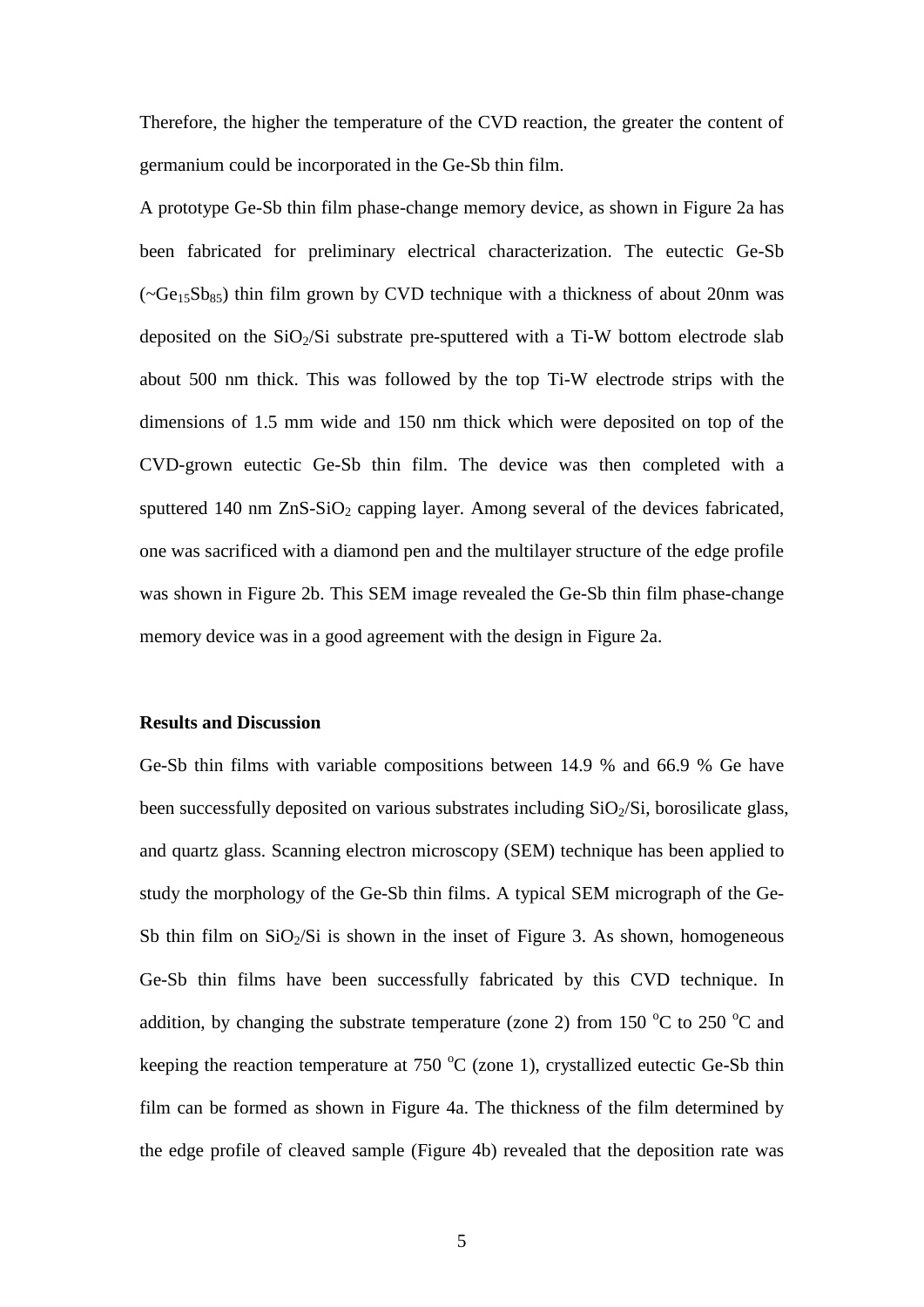about 2 nm/min. The grain sizes of the 100 nm thick crystallized Ge-Sb thin film were in the range of 80-100 nm. In addition, the surface roughness of the Ge-Sb thin films was further improved by using rapid thermal annealing at 600 °C for 30 seconds. This post deposition annealing at  $600\text{ °C}$  has significantly improved the surface roughness as the melting point of eutectic Ge-Sb is about 590  $^{\circ}$ C which means a melt-quenching process has been carried out [21]. Energy dispersive X-ray (EDX) analysis has been applied to determine the composition of Ge-Sb thin films and the results are shown in Figure 3. In the result shown, a composition with 14.9 % Ge, very close to the eutectic composition of  $Ge<sub>15</sub>Sb<sub>85</sub>$  binary system was obtained. This film was processed with the reaction temperature at 750°C and flow rates of GeCl<sub>4</sub>, SbCl<sub>5</sub> and 6 % H<sub>2</sub>/Ar of 50 ml/min, 150 ml/min, and 200 ml/min respectively. The EDX spectrum shown in Figure 3 confirms that the higher the temperature of the CVD reaction, the greater the content of germanium was found in the Ge-Sb thin film. The EDX spectrum also reveals that un-reacted Cl was not detected in the CVD-grown Ge-Sb thin film which suggested the high purity Ge-Sb thin films have been fabricated because the detection limit of Cl using EDX technique is about 0.1 wt% [26].

We used micro-Raman to characterize the composition and phase structure of CVD grown Ge-Sb thin films. The micro-Raman used was a RENISHAW Ramascope which is equipped with a CCD camera. A 633 nm He-Ne laser was used to excite the sample and the Raman shift spectrum was measured from  $380 \text{ cm}^{-1}$  to  $100 \text{ cm}^{-1}$  with a resolution of 1 cm<sup>-1</sup>. These Raman spectra are shown in Figure 5a. The Raman shift peaks of Ge-Sb were found at around  $260 \text{ cm}^{-1}$  (LO mode) with a shoulder peak at about  $220 \text{ cm}^{-1}$  (TO mode). In addition, a small Sb-Sb peak was found at about  $200$  $cm<sup>-1</sup>$  and Ge-Ge peak was found at about 290  $cm<sup>-1</sup>$ . The Raman analysis results of CVD-grown Ge-Sb thin films agree with those reported in reference 22. It should be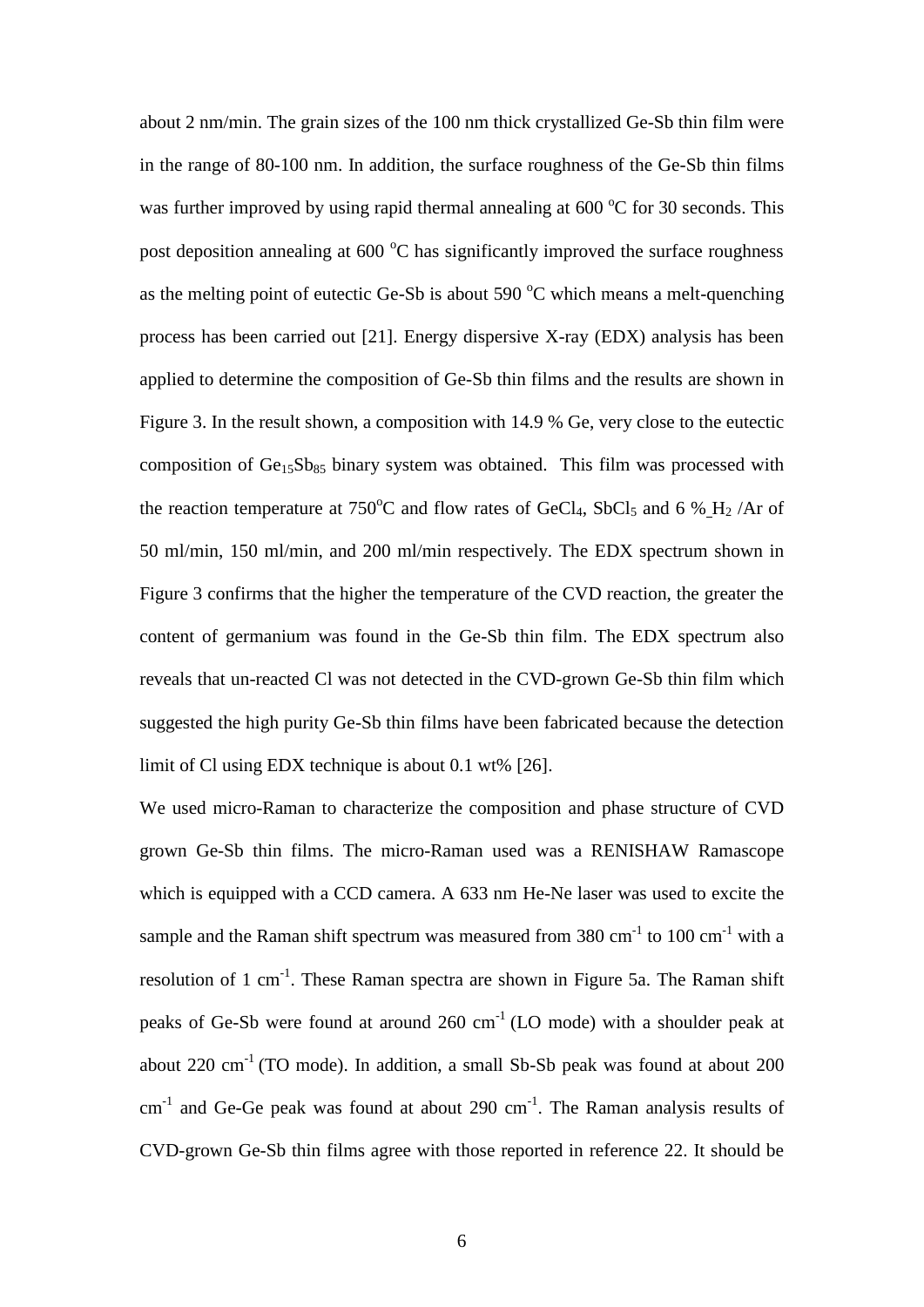noted that the Ge-Ge peak was larger when the Ge atomic ratio increased in Ge-Sb composition as shown in Figure 5a. From the Raman analysis of CVD-grown Ge-Sb thin films, Ge-Sb bonding has been revealed with Ge-Ge bonding and Sb-Sb bonding coexisted in the thin film formation. In addition, the amorphous phase of CVD-grown Ge-Sb thin film has also been confirmed as the crystalline Sb-Sb peak  $(\sim 110 \text{ cm}^{-1})$ was not found in the Raman shift spectra. In addition, the Raman characteristics of the crystallized eutectic Ge-Sb thin film shown in Figure 5b reveals that strong Sb-Sb peaks found at about 150 cm<sup>-1</sup> and 110 cm<sup>-1</sup> which were not appear in Raman spectra of the amorphous Ge-Sb thin films. These Raman results of crystallized Ge-Sb also agree with reference 23. Nevertheless, the small Ge-Sb peak at about  $260 \text{ cm}^{-1}$  was also found in the crystallized eutectic Ge-Sb thin film.

The X-ray diffraction (XRD) technique was used to investigate the structure of the Ge-Sb thin films. The typical XRD result of amorphous Ge-Sb film is shown in Figure 6 (bottom) whereas the XRD pattern of crystallized CVD-grown Ge-Sb film with eutectic composition is shown in Figure 6 (top) which matches with that of pure Sb in hexagonal structure. With small concentration of Ge in Ge-Sb alloy system, this has been known that Ge atoms occupy sites of Sb lattice and do not disturb the Sb structure [24].

The CVD technique offers improved film conformality, morphology, and compositional control, and increased manufacturing throughput without creating surface damage. From the SEM images shown in Figure 4, we have demonstrated the good surface morphology and high compositional control of Ge-Sb thin films with this CVD process using metal chloride precursors. In comparison to the metal-organic CVD, our CVD system operated at atmospheric pressure rather than in the high vacuum chamber and high purity (99.9999 % pure) and lower costs of the precursors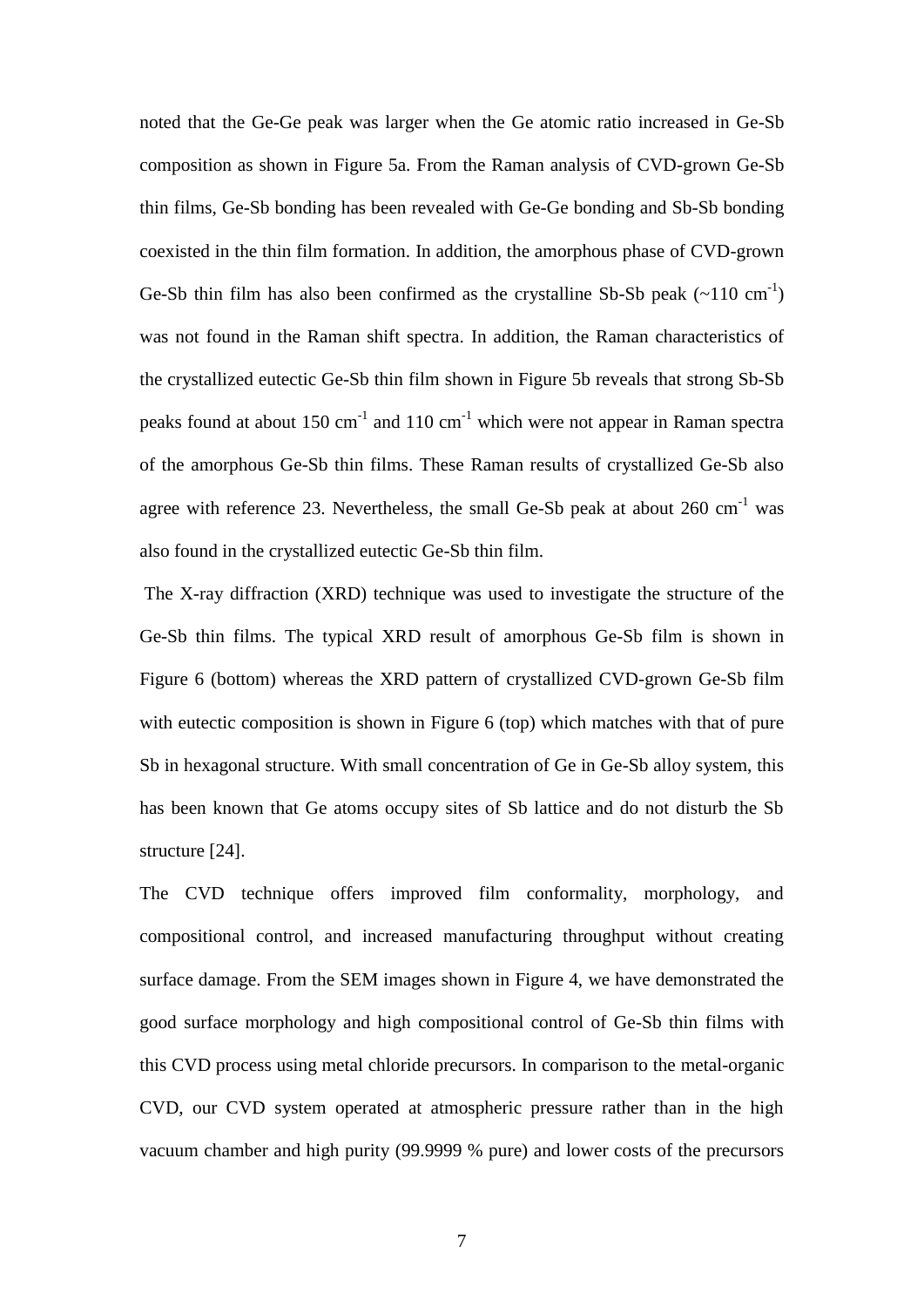are the advantages of using our process. In addition, at the eutectic composition of Ge-Sb material, the minimum melting temperature could be reached and there will be no phase separation during the melting process (amorphourization) from the phase diagram of Ge-Sb binary system [21]. Since eutectic Ge-Sb potentially could be used in the ultrafast phase change switching memory application, we have designed and fabricated a prototype Ge-Sb thin film phase change device for electrical characterization.

The electrical characterization of the above Ge-Sb thin film device was carried out with the probe station setup consisting of an Agilent 4155C semiconductor parameter analyzer shown in Figure 2c. By introducing a voltage sweep between  $0 - 5$  V, the current across the fabricated cell was measured using the source measure unit within the semiconductor parameter analyzer. It should be noted that an internal load resistance within the instrument provides current limitation in order to protect the device. The I-V characteristics of the eutectic Ge-Sb thin film device shown in Figure were obtained using our experimental setup by using a voltage sweeps and measuring the current (a) and a current sweep whilst measuring the voltage (b) and in each case this revealed three states of the film with a threshold of around 2.5 - 2.8 V. Starting at a high resistance state and applying the sweep, at the onset of the threshold, the material enters a lower resistivity regime which then gives way to the stable phase change (memory switching) by virtue of the Joule heating to above the crystallization point of the material. The resistance of the material in its non-crystalline state was 5.5  $\times$  10<sup>4</sup> Ω, once the voltage was increased above the threshold, the resistance switches to a more conductive state showing a resistance of 29.4  $\Omega$ . The second sweep demonstrated that the changes were stable and the film was in a high conductivity low resistance state as a result of the first sweep. The electrical switching between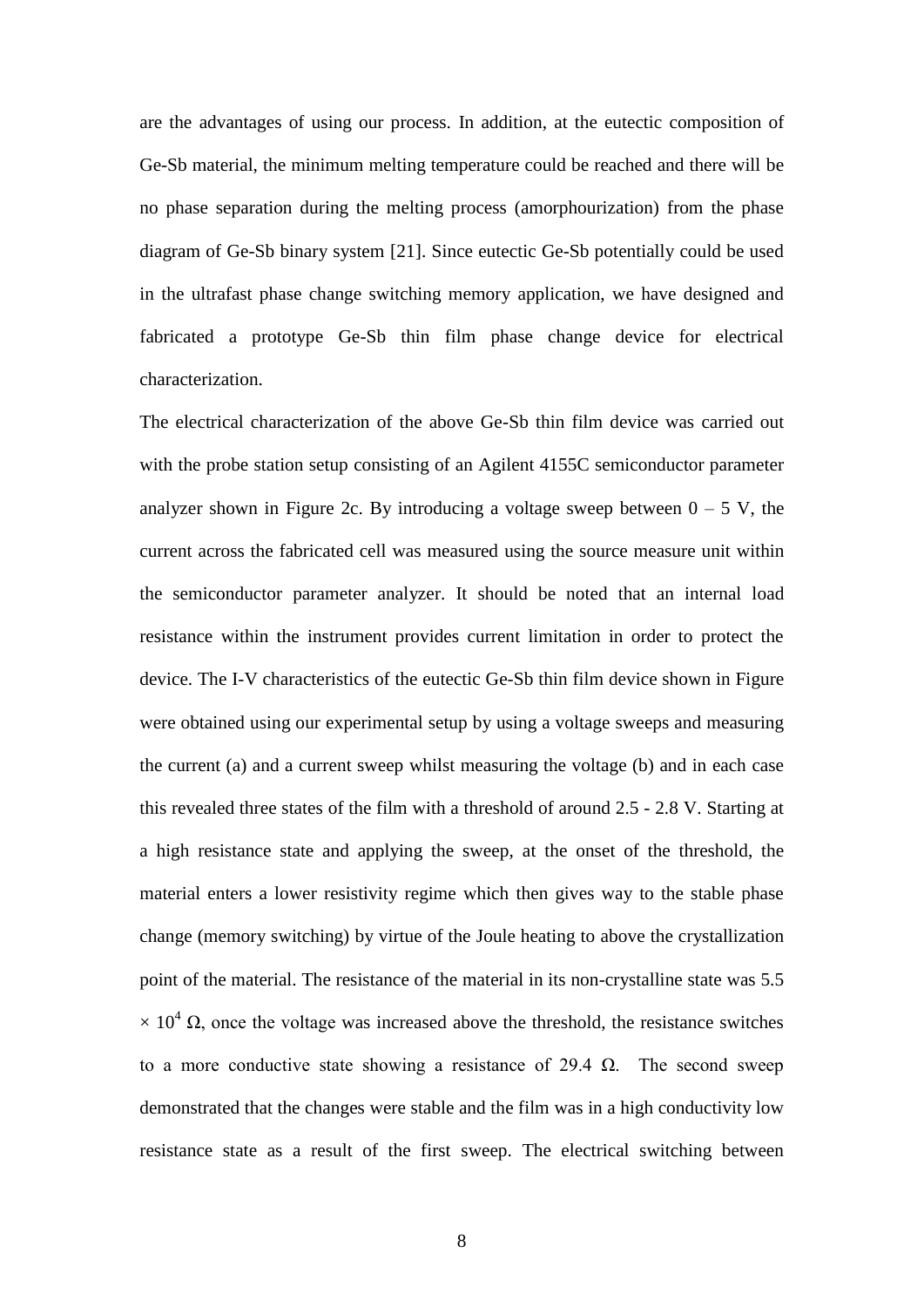amorphous and crystalline phases has been demonstrated and can be reproducible at least ten times. The resistance contrast between two phases was greater than  $10^3$ , therefore this result would indicate promise for PCRAM applications.

In this report, we have demonstrated an atmospheric pressure CVD process for the fabrication of Ge-Sb thin films with tuneable compositions. A phase change memory prototype device based on the CVD-grown Ge-Sb thin film has been fabricated and the phase transition of this device has been demonstrated. These Te free Ge-Sb films are promising for applications such as phase change memory and optical, electronic and plasmonic switching [25]. We are now working on further characterizations of these Ge-Sb films and developing nano-scale devices based on these materials.

# **Conclusion**

Ge-Sb alloy thin films deposited on  $SiO<sub>2</sub>/Si$ , borosilicate glass, and quartz glass substrates have been successfully fabricated by atmospheric pressure CVD using metal chloride precursors. The Ge-Sb films have been characterized by micro-Raman, SEM, EDX and XRD techniques. The composition of Ge-Sb thin films can be varied by changing the reaction temperatures. A prototype Ge-Sb thin film phase-change memory device has been fabricated and reversible threshold and phase change switching demonstrated electrically, with a threshold voltage of 2.2 - 2.5 V. Currently, we are working on further characterization and device fabrication using these Ge-Sb thin films for phase-change memory and plasmonic switching device applications. The growth of phase-change materials into nanoelectronic devices is very essential and our CVD process has demonstrated the potential solution for this application.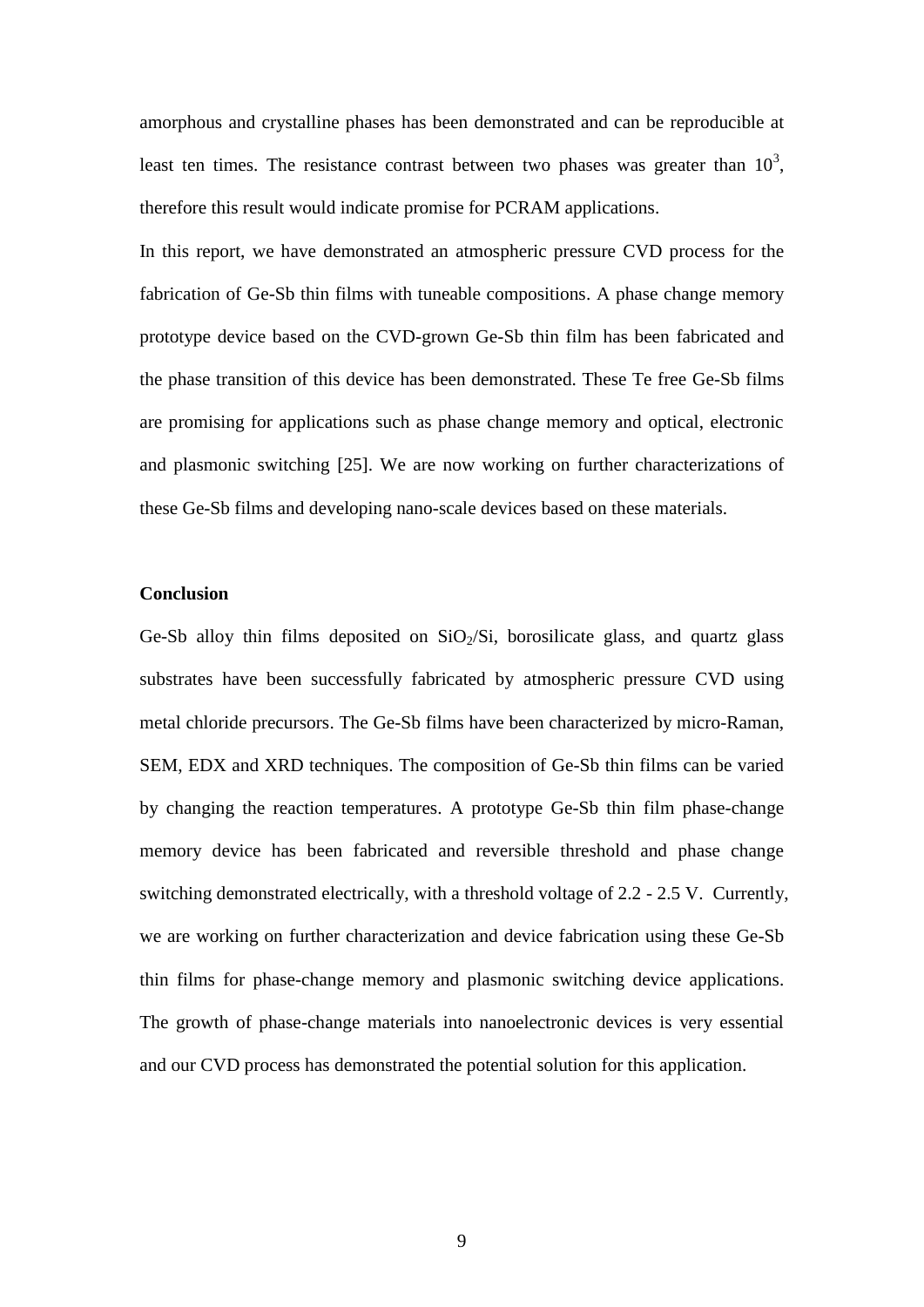# **Acknowledgements**

The authors would like to acknowledge the technical assistance of Mr. John Tucknott, Mr. Neil Fagan, Ed Weatherby Esq., Mr. Mark Lessey and Mr. Trevor Austin. The authors also would like to acknowledge Dr. Mark E. Light for assistance in the XRD analysis. This work was funded by the Engineering Physical Sciences Research Council through our Portfolio Grant EP/C515668/1.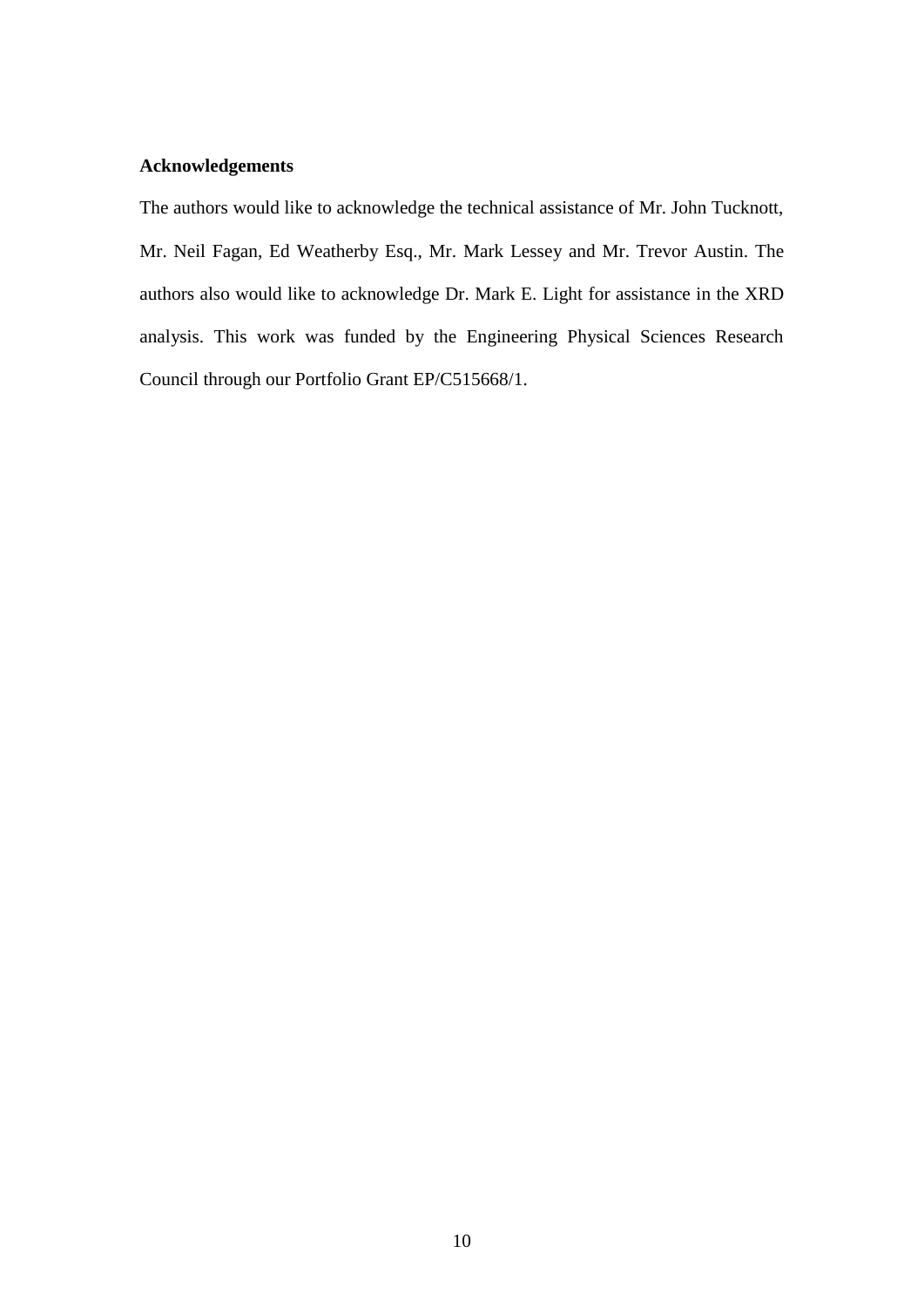#### **References**

- 1. M. H. R. Lankhorst, B. W. S. M.M. Ketelaars and R. A. M. Wolters, Nature materials, 4 (2005) 347-352.
- 2. C. W. Jeong, S. J. Ahn, Y. N. Hwang, Y. J. Song, J. H. Oh, S. Y. Lee, S. H. Lee, K. C. Ryoo, J. H. Park, J. H. Park, J. M. Shin, F. Yeung, W. C. Jeong, J. I. Kim, G. H. Koh, G. T. Jeong, H. S. Jeong, and K. Kim, Jpn. J. Appl. Phys., 45 (2006) 3233- 3237.
- 3. A. Pirovano, A.L. Lacaita, A. Benvenuti, F. Pellizzer, and R. Bez, IEEE Transactions on Electron Device, 51 (2004) 452-459.
- 4. R. Kim, H. Kim, and S. Yoon, Appl. Phys. Lett., 89 (2006) 102107.
- 5. M. Ritala, V Pore, T. Hatanpaa, M. Heikkila, M. Leskela, K. Mizohata, A. Schrott, S. Raoux and S. M. Rossnagel, Microel. Eng. 86 (2009) 1946.
- 6. G. W. Burr, M. J. Breitwisch, M. Franceschini, D. Garetto, K. Gopalakrishnan, B. Jackson, B. Kurdi, C. Lam, L. A. Lastras, A. Padilla, B. Rajendran, S. Raoux, R. S. Shenoy, J. Vac. Sci. Technol. B, 28 (2010) 223-262.
- 7. R. A. Cobley and C. D. Wright, IEEE Transactions on Electron Device, 53 (2006) 112-118.
- 8. Y. S. Park, K. J. Choi, N. Y. Lee, S. M. Yoon, S. Y. Lee, S. O. Ryu, and B. G. Yu, Jpn. J. Appl. Phys., 45 (2006) L516-L518.
- 9. C. N. Afonso, J. Solis, F. Catalina, and C. Kalpouzos, Appl. Phys. Lett., 60 (1992) 3123-3125.
- 10. J. Solis and C. N. Afonso, Appl. Phys. A, 76 (2003) 331-338.
- 11. L. van Pieterson, M. van Schijndel, and J. C. N. Rijpers, Appl. Phys. Lett., 83 (2003) 1373-1375.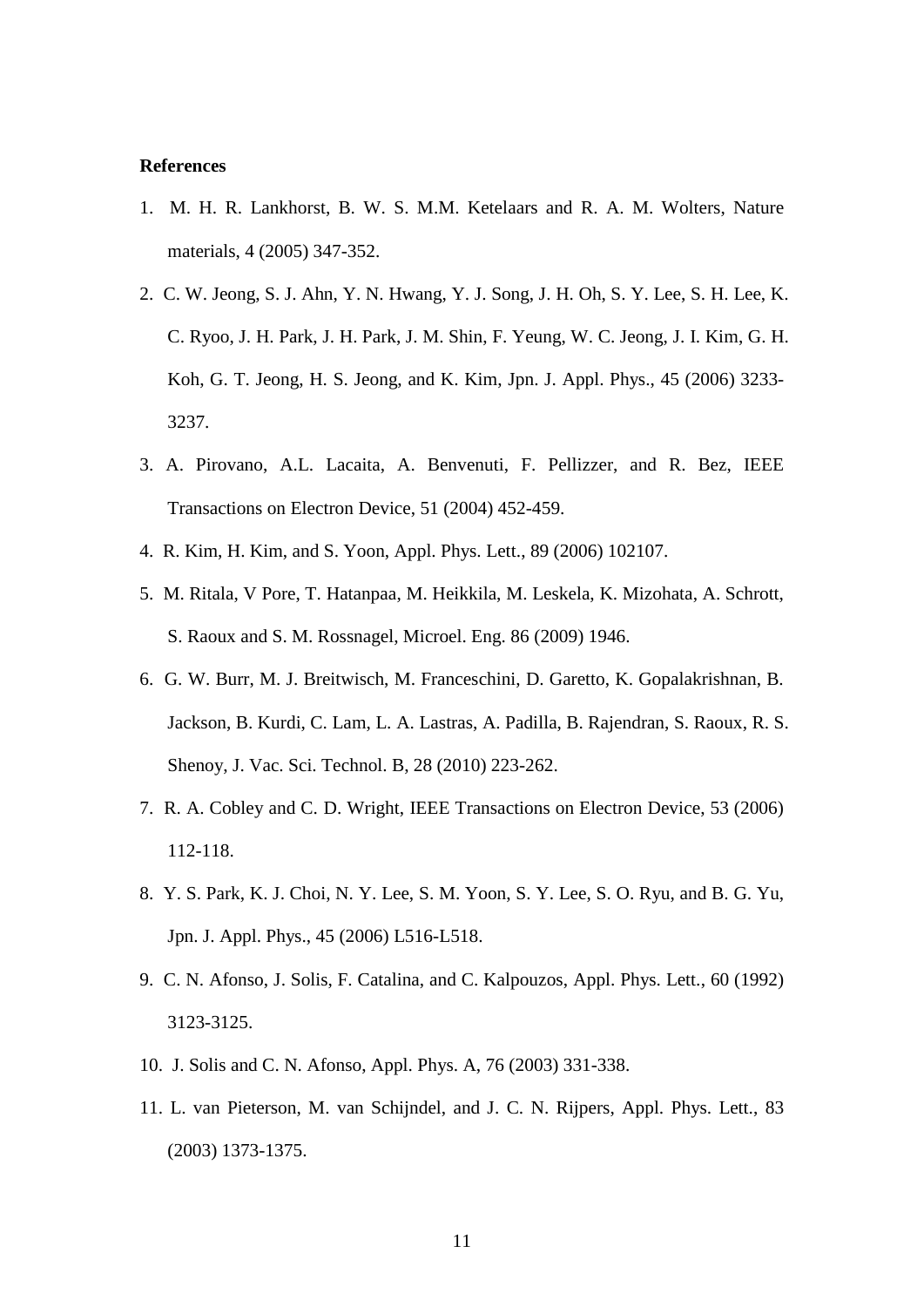- 12. L. van Pieterson, M. H. R. Lankhorst, M. van Schijndel, A. E. T. Kuiper and J. H. J. Roosen, J. Appl. Phys., 97 (2005) 083520.
- 13. L. van Pieterson, E. W. Hesselink, J. C. N. Rijpers M. Kaiser, M. A. Verheijen, and R. Elfrink, J. Appl. Phys., 99 (2006) 066111.
- 14. T. J. Park, D. H. Kim, S. J. Park, S. Y. Choi, S. M. Yoon, K. J. Choi, N. Y. Lee, and B. G. Yu, Jpn. J. Appl. Phys., 46 (2007) L543-L545.
- 15. Y. C. Chen, C.T. Rettner, S. Raoux, G. W. Burr, S. H. Chen, R. M. Shelby, M. Salinga, W. P. Risk, T. D. Happ, G. M. McClelland, M. Breitwisch, A. Schrott, J. B. Philipp, M. H. Lee, R. Cheek, T. Nirschl, M. Lamorey, C. F. Chen, E. Joseph, S. Zaidi, B. Yee, H. L. Lung, R. Bergmann, and C. Lam, Electron Devices Meeting, 2006. IEDM '06. International, San Francisco, U.S.A., 11-13 Dec. 2006.
- 16. C. Cabral, Jr., L. Krusin-Elbaum, J. Bruley, S. Raoux, V. deline, A. Madan, and T. Pinto, , Appl. Phys. Lett., 93 (2008) 071906.
- 17. J. H. Kim, K. Lee, S. J. Chae, I. K. Han, J. S. Roh, S. K. Park, B. J. Choi, C. S. Hwang, E. Cho, and S. Han, Appl. Phys. Lett., 94 (2009) 222115.
- 18. C. C. Huang, D. W. Hewak, Electronics Letters, 40 (2004) 863-865.
- 19. C. C. Huang, D. W. Hewak, and J. V. Badding, Optics Express, 12 (2004) 2501- 2505.
- 20. C. C. Huang, K. Knight, and D. W. Hewak, Optical Materials, 29 (2007) 1344- 1347.
- 21. ASM international Alloy Phase Diagram and Handbook Committees, ASM Handbook: Volume 3 Alloy Phase Diagrams, ASM International, 1992, P2·230.
- 22. A. Kobayashi, K. E. Newman, and J. D. Dow, Physical Review B, 32 (1985) 5312-5327.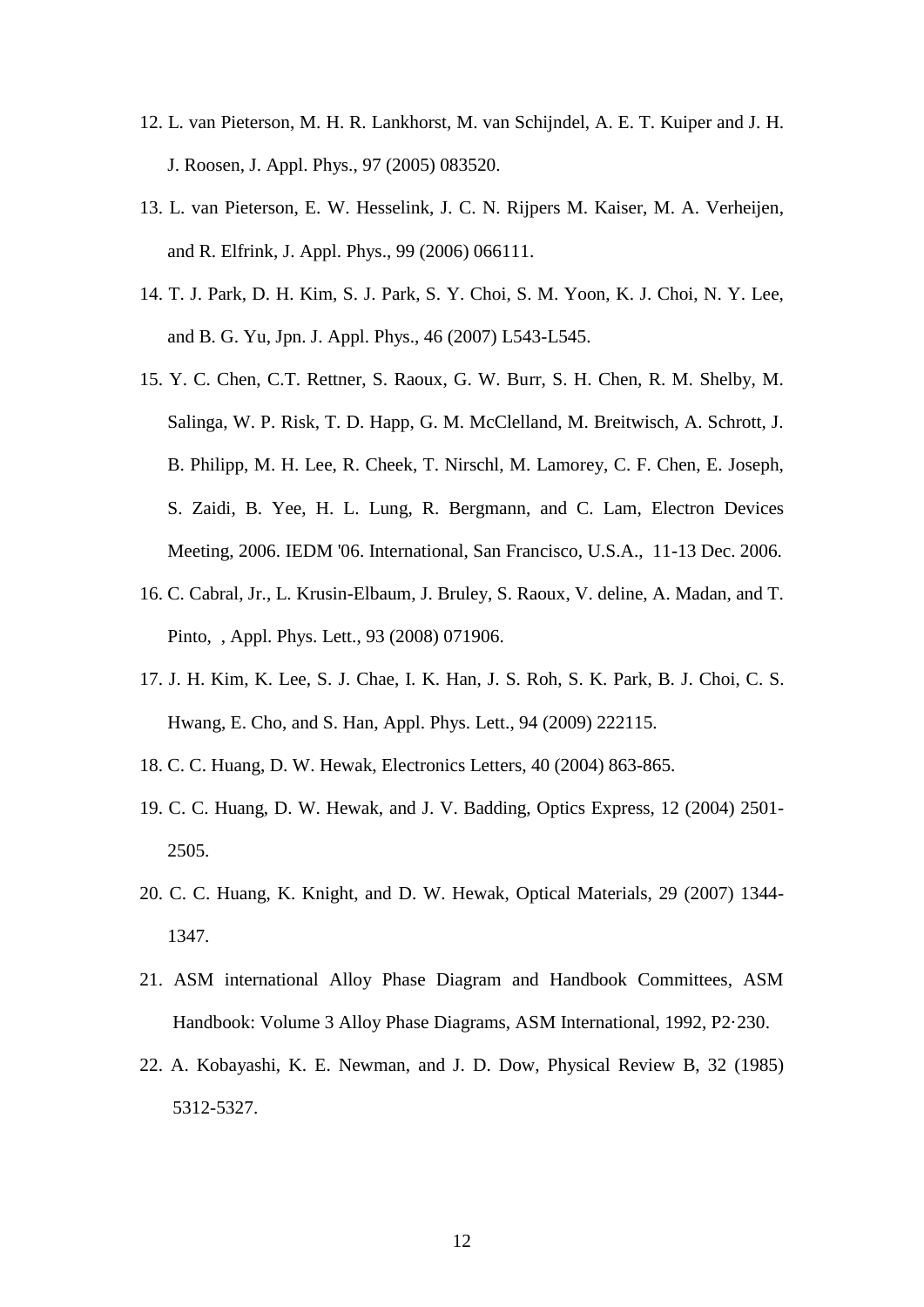- 23. A. Roy, M. Komatsu, K. Matsuishi, and S. Onari, J. Phys. Chem Solids, 58 (1997) 741-747.
- 24. Y. Jung, C. Y. Yang, S. E. Lee, and R. Agarwal, Nano Letters, 9 (2009) 2103- 2108.
- 25. Z. L. Samson, K. F. MacDonald, F. De Angelis, B. Gholipour, K. Knight, C. C. Huang, E. Di Fabrizio, D. W. Hewak, N. I. Zheludev, Applied Physics Letters*,* 96 (2010) 143105.
- 26. P. Kuisha-Kursula and J. Raisanen, Archaeometry, 41 (1999) 71-79.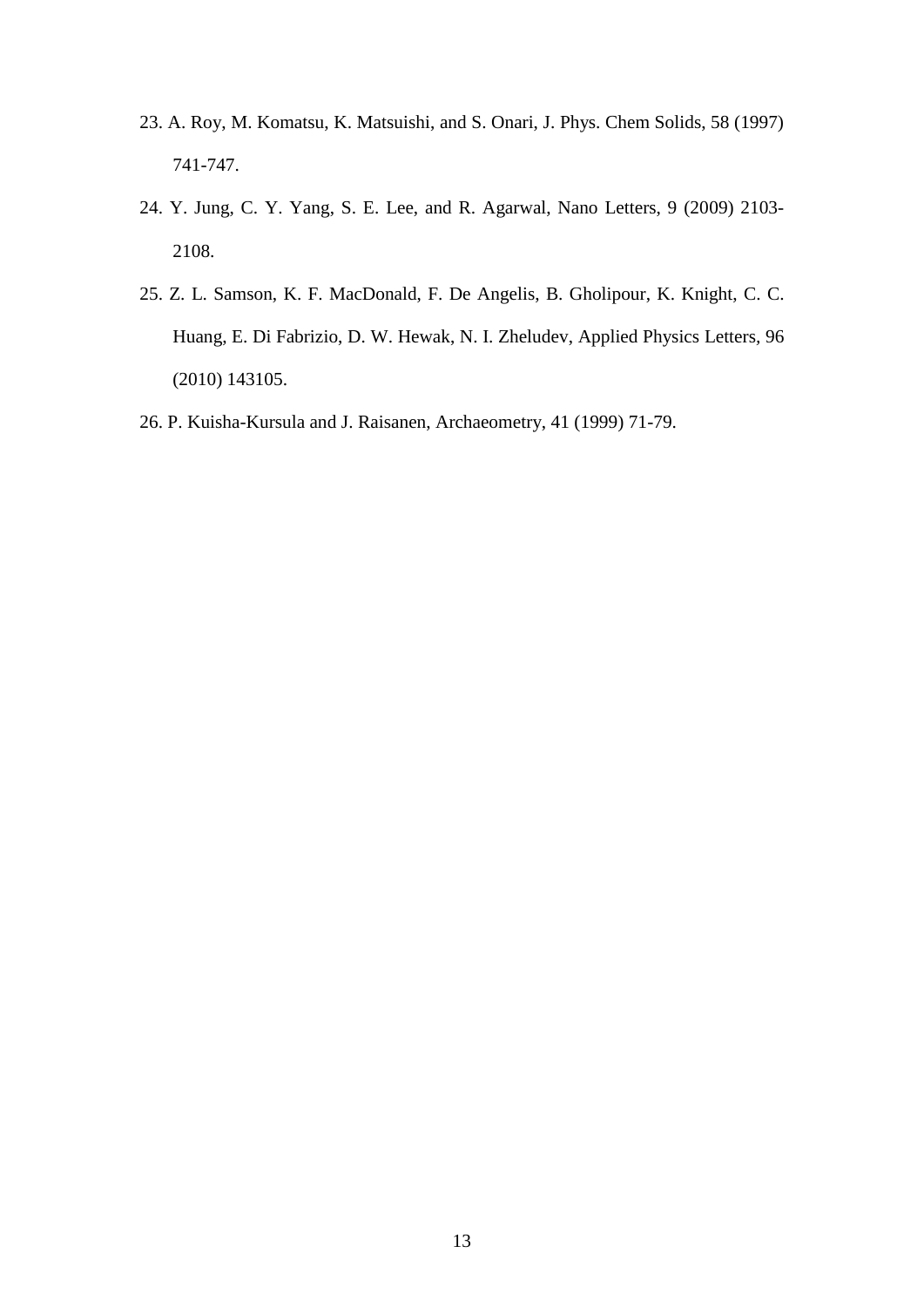# **List of figure captions**

**Fig. 1** *Schematic diagram of CVD system used for Ge-Sb thin film deposition*

**Fig. 2** *(a )A diagram of the Ge-Sb thin film phase-change memory device fabricated in this work (b) SEM image of the fabricated Ge-Sb thin film device (c) setup for electrical characterization of Ge-Sb thin film device* 

**Fig. 3** *Composition*s *of CVD-grown Ge-Sb thin films measured by EDX technique and a typical SEM micrograph of Ge-Sb thin film deposited on SiO2/Si substrate (inset).*

**Fig. 4** *(a) SEM image of crystallized eutectic of Ge-Sb alloy thin films deposited SiO2/Si substrate (b) SEM cross-sectional image of 100nm thick crystalline Ge-Sb thin film deposited on SiO2/Si substrate*

**Fig. 5** *(a) Raman spectra of Ge-Sb alloy thin films deposited on borosilicate glass substrates at the reaction temperatures ranging from 750<sup>o</sup>C to 875<sup>o</sup>C (b) Raman spectrum of crystallized eutectic Ge-Sb thin film*

**Fig. 6** *XRD results of typical amorphous Ge-Sb films (bottom) and crystallized eutectic Ge-Sb film (top)* 

**Fig. 7** *I-V characteristics of the eutectic Ge-Sb thin film phase-change memory device (a) using a voltage sweeps whilst measuring the current (b) using a current sweep whilst measuring the voltage*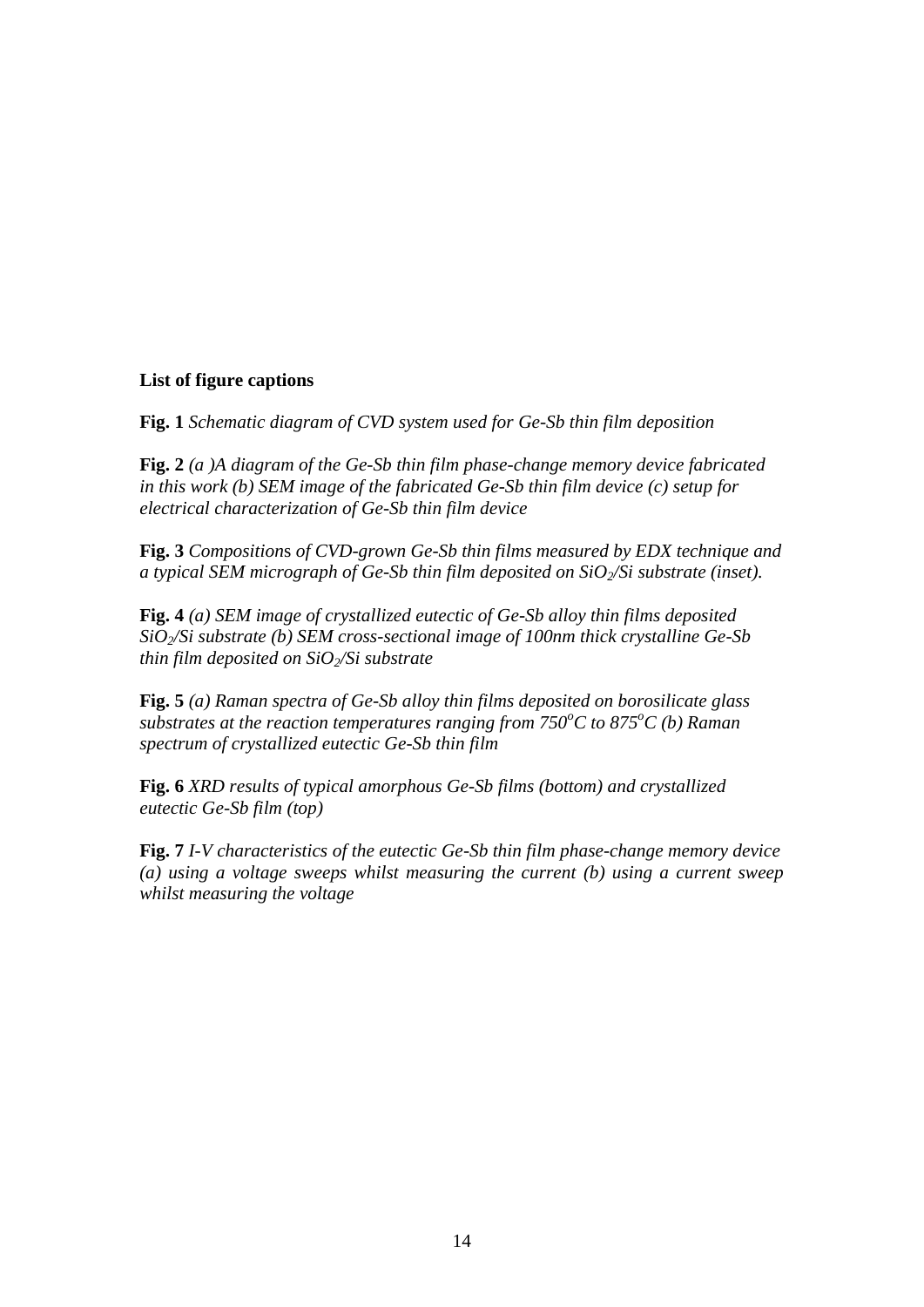

**Fig. 1**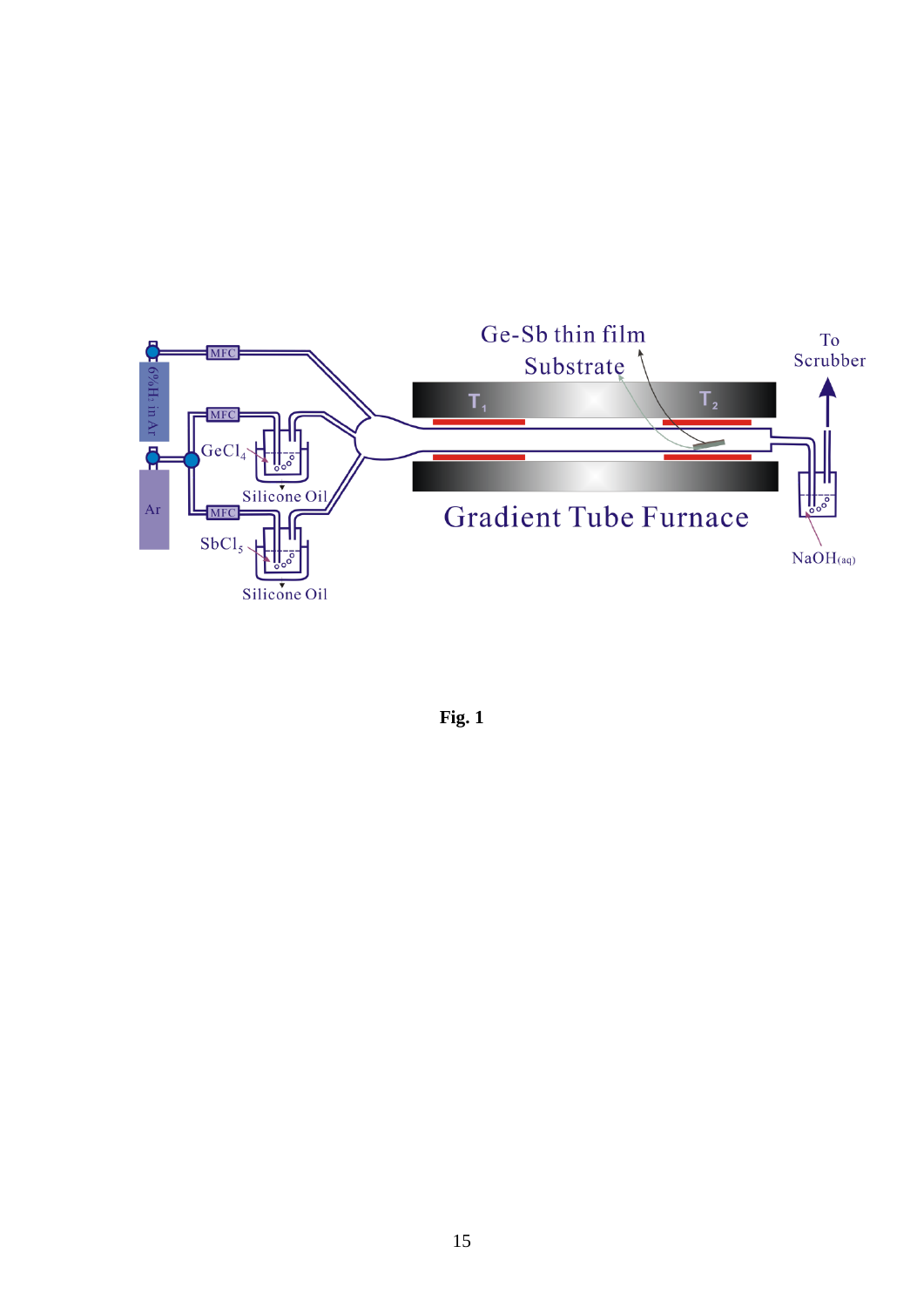

**Fig. 2**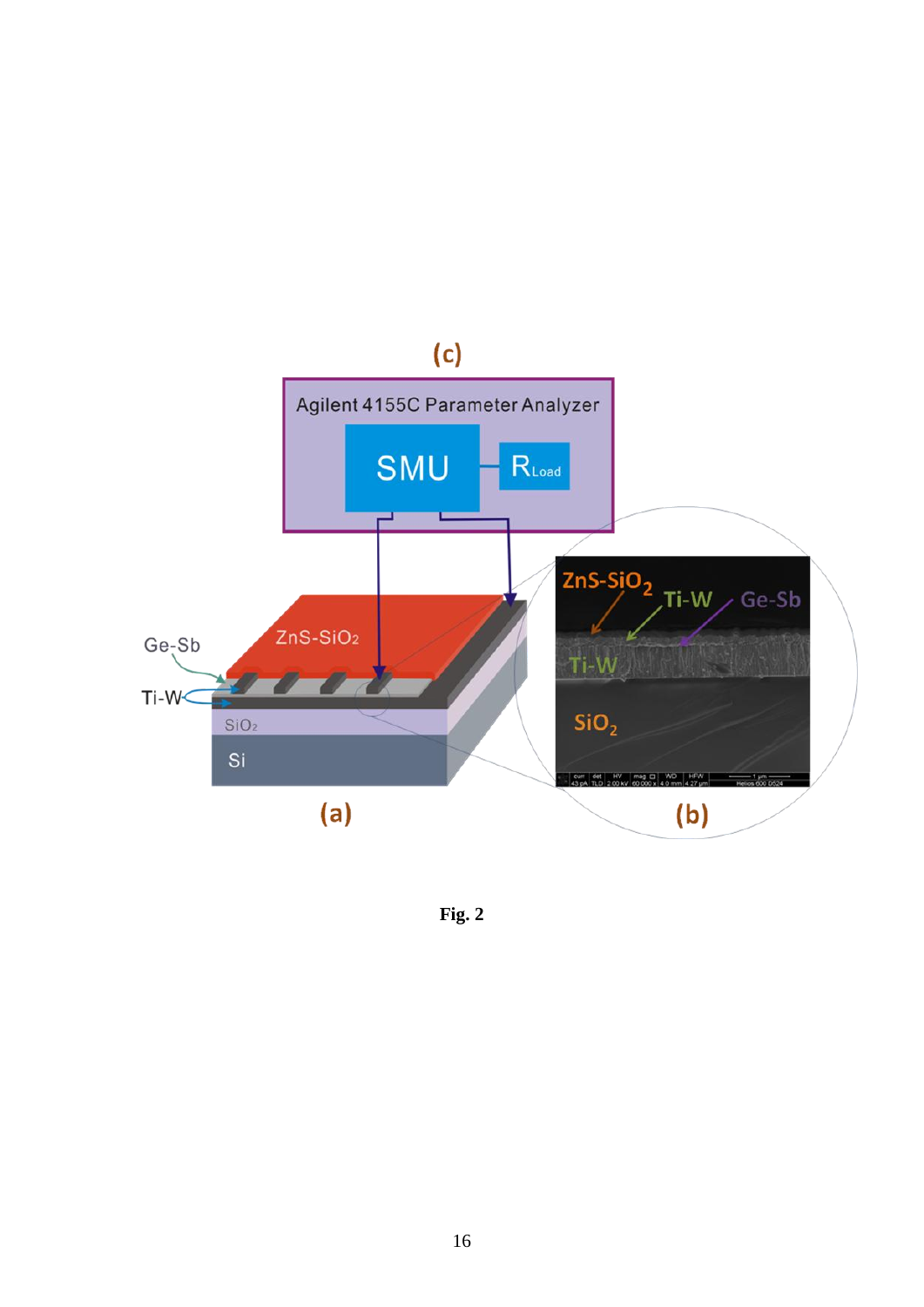

**Fig. 3**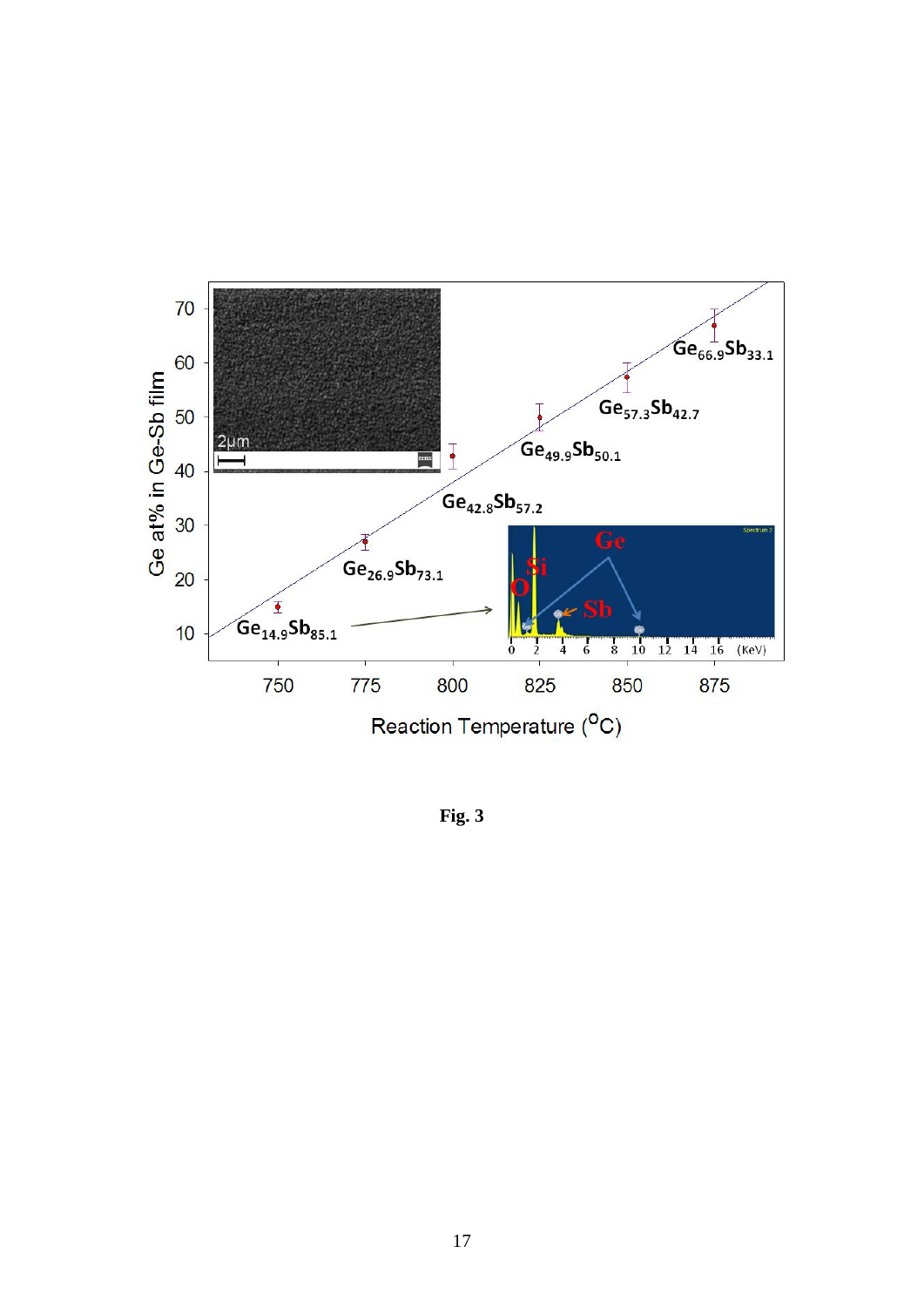



**Fig. 4**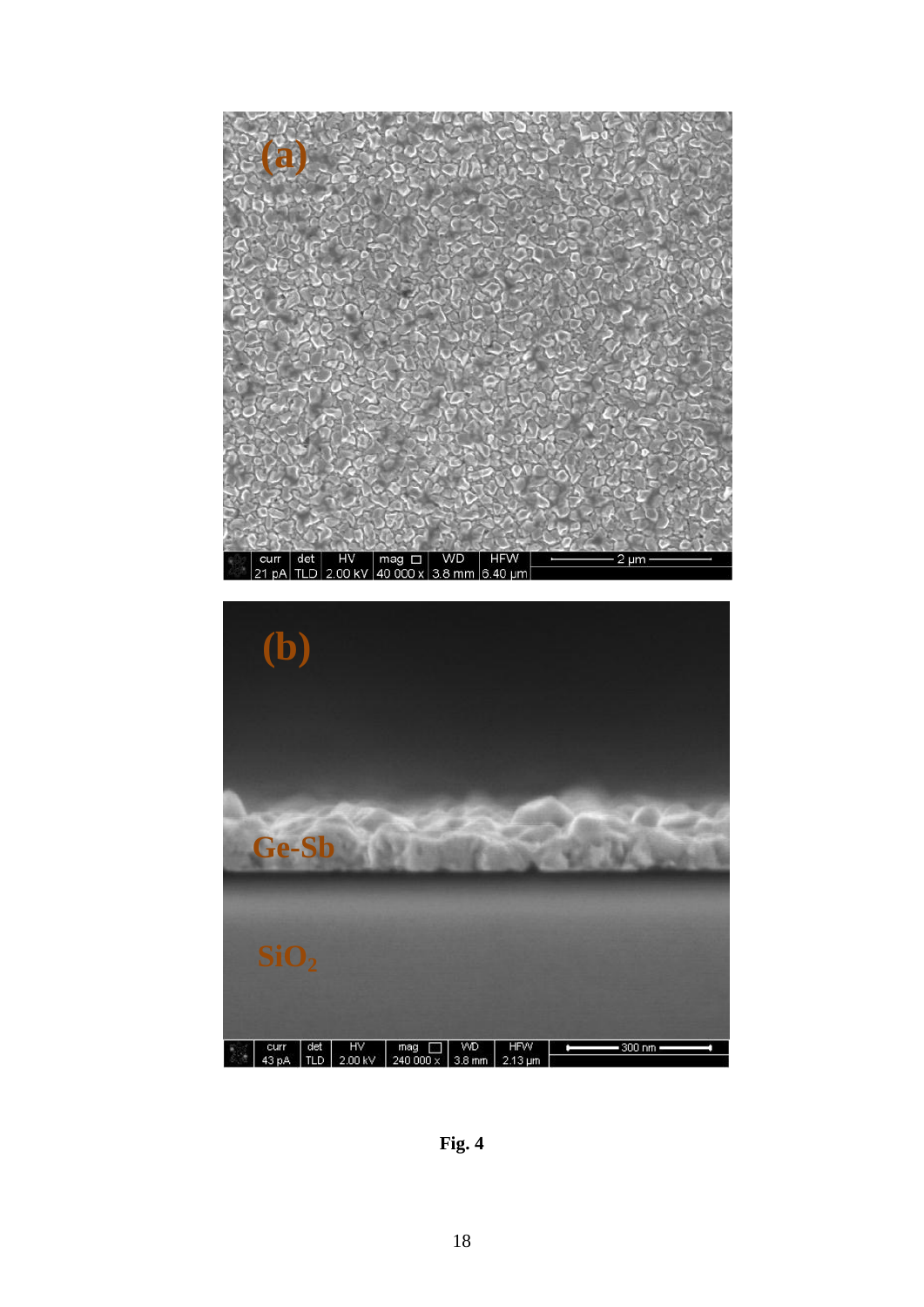

**Fig. 5**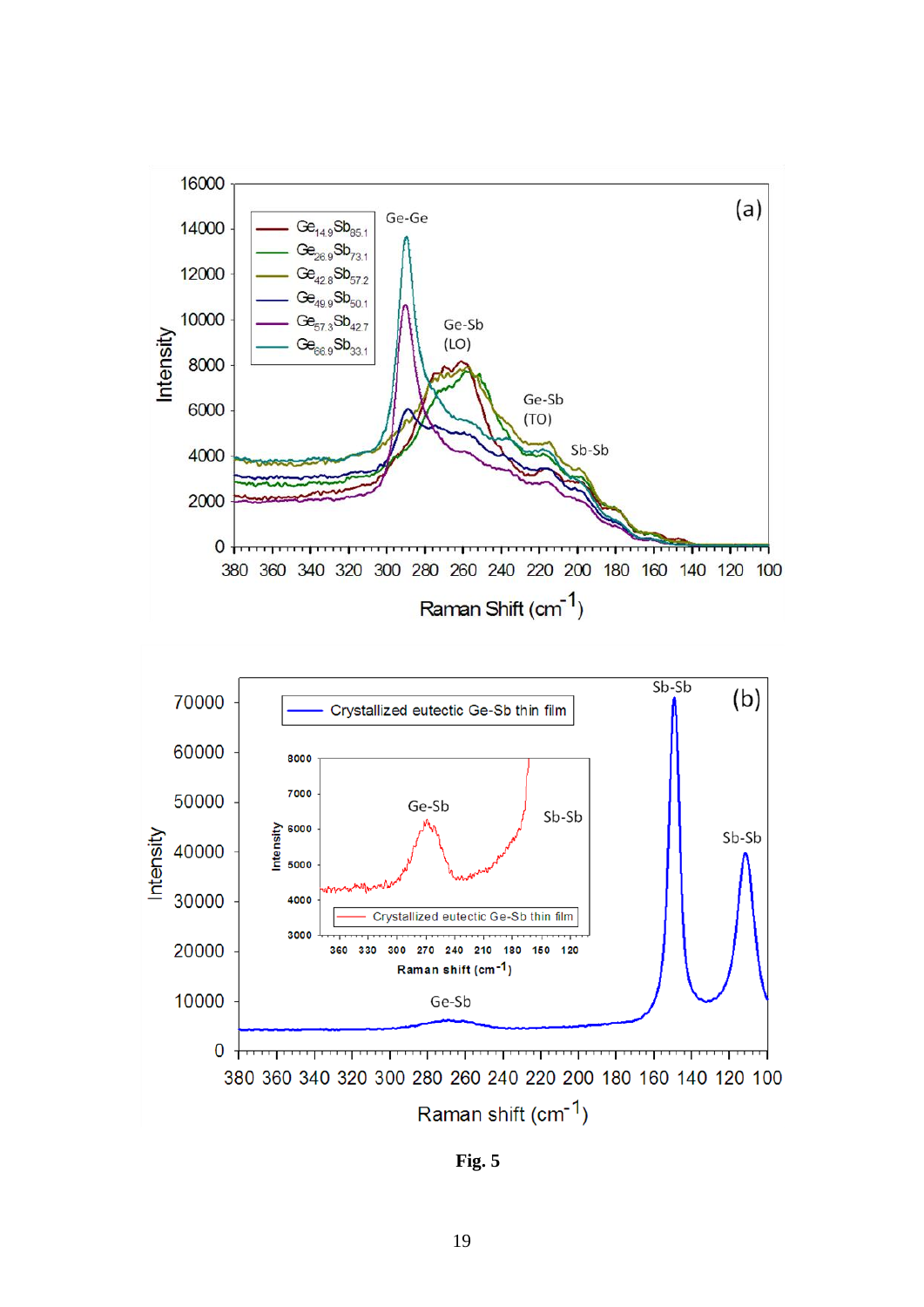

**Fig. 6**